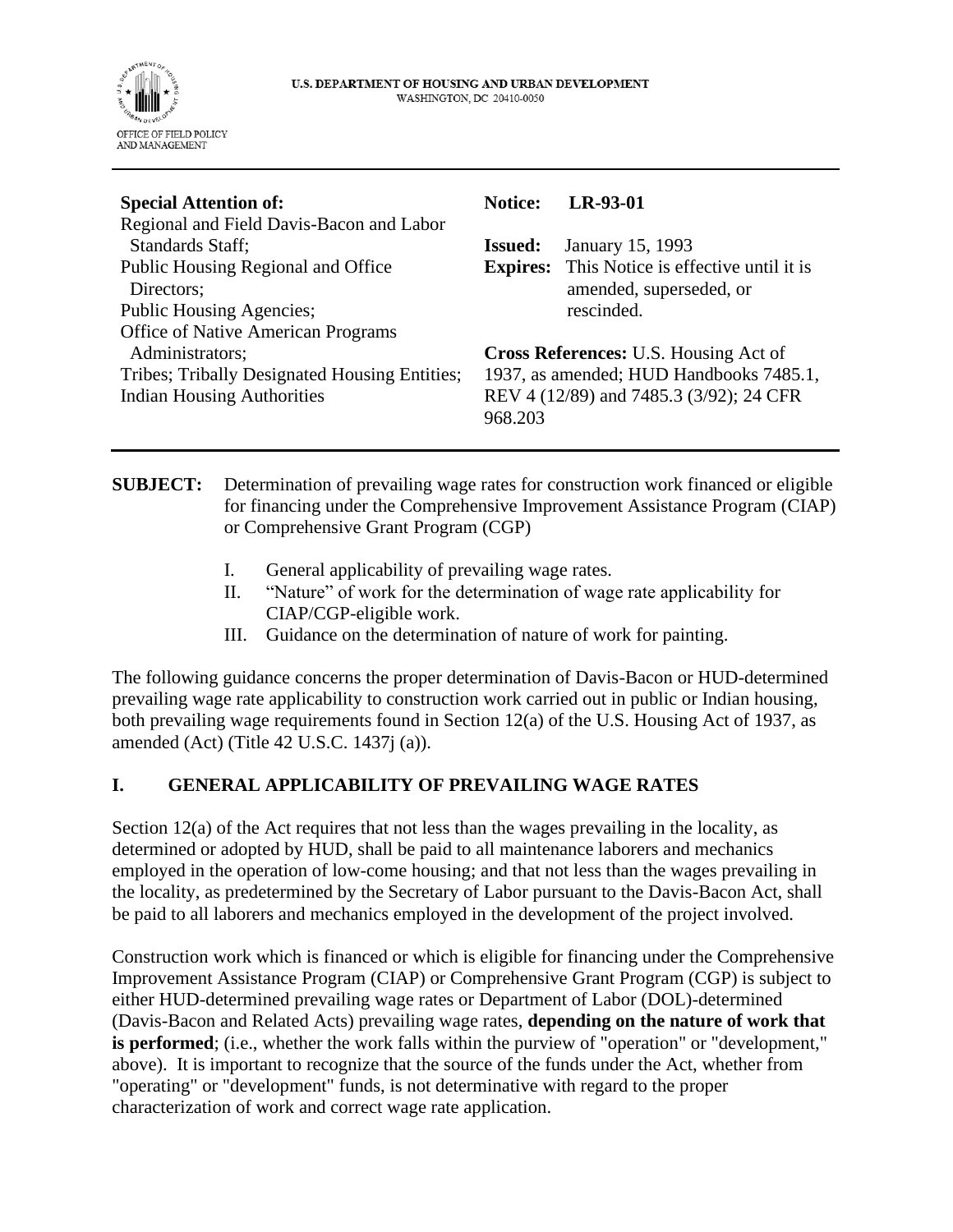The HUD Office of Labor Relations is responsible for the determination of whether work which will be undertaken at public and Indian housing developments constitutes maintenance, nonroutine maintenance or development. Consultation with HUD Public or Indian Housing Staff may be necessary from time to time to help define the "nature" of the work. Following the determination of the "nature" of the work, the Labor Relations staff determines and issues prevailing wage rates to cover work which is found to constitute maintenance or non-routine maintenance, or issues appropriate Davis-Bacon wage rates for development work. (See also HUD Handbooks 7485.1, REV 4 (12/89), and 7485.3 (3/92).)

# **II. "NATURE" OF WORK FOR THE DETERMINATION OF WAGE RATE APPLICABILITY FOR CIAP/CGP-FUNDED AND CIAP/CGP-ELIGIBLE WORK**

For CIAP/CGP-funded or eligible work, a proper determination of which prevailing wage rate is applicable (HUD- or DOL-determined) must be based on the nature of the work (with consideration of substantiality of the work) that is/will be performed. It is important to understand that simply making a judgement that the work in question "appears" to be maintenance or construction is not an appropriate analytical approach for reaching this decision and may often lead to an improper determination and misapplication of prevailing wage requirements. An improper determination may result in local agencies or contractors having to pay wage restitution to workers.

# **A. Statutory and regulatory definitions.**

In order to perform an evaluation of proposed work for a determination of the "nature" of the work, the substantiality (scope and context) of that work (discussed below) must be viewed in light of statutory and regulatory definitions and other policy directives and guidance:

- Operation is defined in the Act (Section  $3(c)(2)$ ) in part as any or all undertakings appropriate for management, operation, services, maintenance, security..., or financing in connection with a low-income housing project.
- Maintenance, an activity normally funded under an "operating" account, is not defined in the Act or in existing HUD regulations. For the purpose of this Letter, maintenance shall mean work that involves the regular upkeep and preservation of buildings, grounds, and facilities. Maintenance may include but is not limited to groundskeeping, janitorial work, patching and/or finishing of interior and exterior walls and other surfaces, and the preservation, inspection and general up keep of electrical, plumbing, and heating and air conditioning systems. Maintenance work is subject to HUD-determined prevailing maintenance wage rates.
- Nonroutine maintenance under CIAP/CGP (24 CFR 968.203) is defined as work items that ordinarily would be performed on a regular basis in the course of upkeep of a property but have become substantial in scope because they have been put off, and that involve expenditures that would otherwise materially distort the level trend of maintenance expenses. Nonroutine maintenance may include replacement of equipment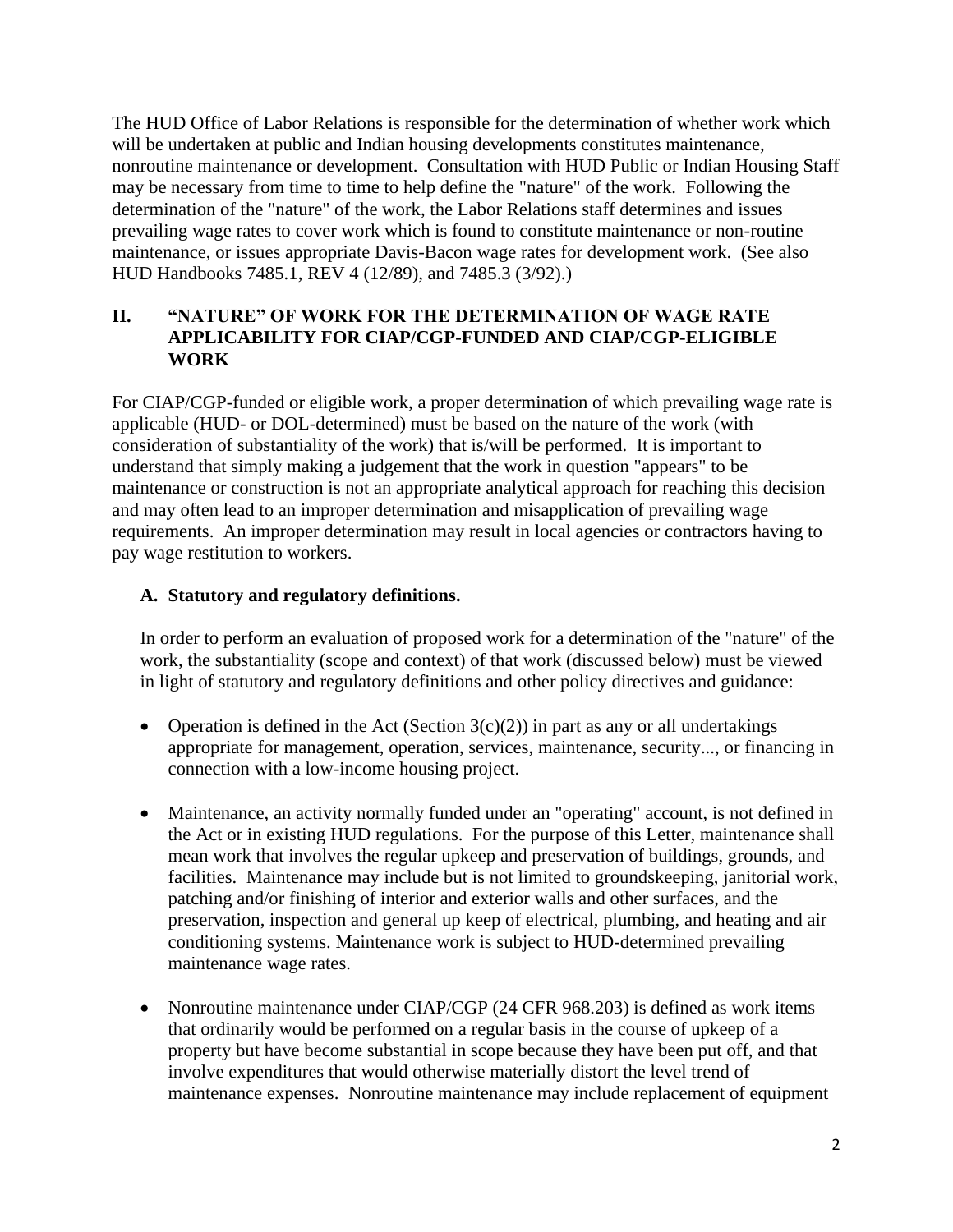and materials rendered unsatisfactory because of normal wear and tear by items of substantially the same kind. Nonroutine maintenance is subject to wage rates which are determined by HUD to prevail in the locality for similar work. HUD-determined maintenance wage rates are not applicable to nonroutine maintenance.

- Development is defined in the Act (Section  $3(c)(1)$ ) as any all undertakings necessary for planning, land acquisition, demolition, construction, or equipment, in connection with a low-income housing project. The definition indicates that "construction" may be confined to "reconstruction, remodeling, or repair of existing buildings." Development work is subject to Davis-Bacon wage rates.
- Work that constitutes reconstruction, a substantial improvement in the quality or kind of original equipment and materials, or remodeling that alters the nature or type of housing units does not qualify as nonroutine maintenance but falls within the purview of "development" (24 CFR 968.203).
- Substantiality refers to a measurement of scope and context with which the nature of work can be determined. This measurement was introduced as a means to differentiate between deferred maintenance subject to HUD-determined wage rates and development work subject to Davis-Bacon wages in a February 4, 1983, letter from the Solicitor of Labor (T. Timothy Ryan, Jr.) to HUD's General Counsel (John J. Knapp). The Solicitor expressed substantiality in the following terms: "any repair or replacement necessitated by normal wear and tear over time would be considered 'deferred maintenance,' provided that the work is not so substantial as to constitute reconstruction....since 'reconstruction, remodeling, or repair of existing buildings' is specifically included in the Act's definition of 'development,' to which the Davis-Bacon provisions apply" (emphasis added).

Note: The Solicitor further advised that "if major rewiring, plumbing or structural changes are necessary, or if it is done as part of...virtually complete remodeling..., the work would then constitute 'reconstruction' and be subject to Davis-Bacon wage rates." Also, that the conversion of equipment or premises such as the conversion from oil to gas heat or the surfacing of gravel driveways with asphalt, and replacement or alteration of the property which results in "betterment" (provided that significant construction activity is involved) would be covered by Davis-Bacon.

- Abatement of asbestos or lead-based paint or suspected lead-based paint, and repainting or encapsulation, does not constitute nonroutine maintenance and must be treated as "development" work (DOL/All Agency Memorandum #153, August 6,1990).
- The Davis-Bacon Act, which requires the payment of wage rates predetermined by the Secretary of Labor, covers work which involves Federal government contracts in excess of \$2,000 for "construction, alteration, and/or repair, including painting and decorating..." (emphasis added).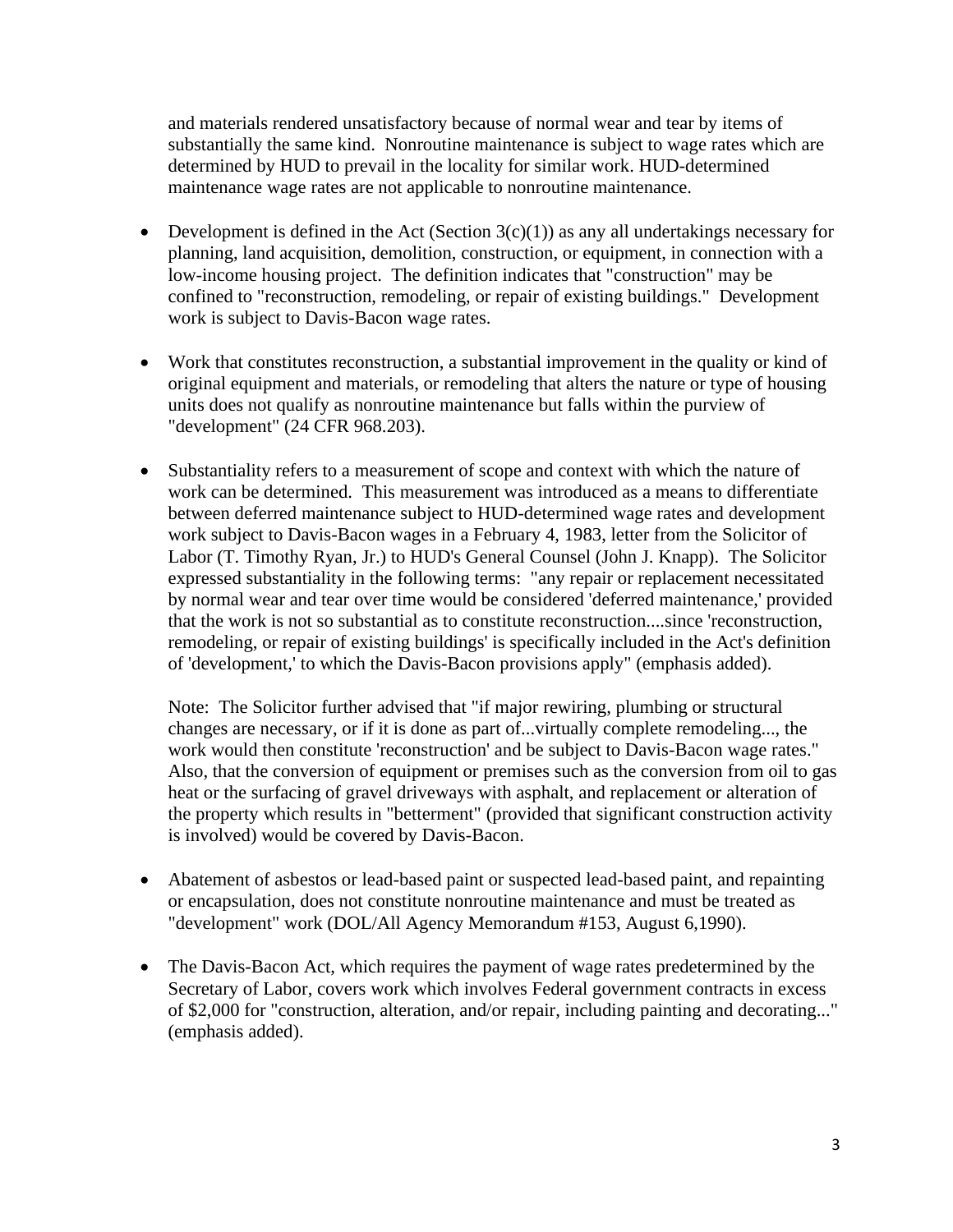#### **B. Substantiality: Scope and context of work.**

Substantiality is a measurement with which to differentiate between CIAP or CGP work which is subject to HUD-determined wage rates and that which is subject to Davis-Bacon wage rates. All CIAP and CGP work - nonroutine maintenance and development - is characterized as "substantial." Nonroutine maintenance describes such work as "work items that ordinarily would be performed on a regular basis in the course of upkeep of a property but have become substantial in scope because they have been put off..." (emphasis added). The DOL Solicitor described development in terms of work items that, because of substantiality (i.e., because they are so substantial) could not be considered deferred maintenance but rather would constitute reconstruction (i.e., development). (See definitions of nonroutine maintenance, development and substantiality.)

The application of these definitions to actual work for project descriptions is not an exact science and can be difficult. To assist in making accurate differentiations between nonroutine maintenance (subject to HUD-determined prevailing wage rates) and development (subject to Davis-Bacon prevailing wage rates), it is useful to look at proposed work projects and substantiality in the following way.

All buildings deteriorate over time unless maintained. Building maintenance and repair, then, may be viewed as a continuum of work responses to a building(s) over a period of time, ranging from routine daily maintenance to replacement of failed components, to virtual or complete reconstruction or remodeling. This continuum, which can also be referred to as a continuum of substantiality, is a function of both scope and context.

Scope refers to the elements of the proposed work: what specific activities are involved, how many, whether replacement (with the same kind) or new installation of materials or equipment, conversions, or abatement (asbestos, lead-based paint) activities are proposed, etc.

Since CIAP/CGP work is often carried out over time, it is important to also consider the context of the specific proposal. Context refers to where or in what circumstance the activities will take place. In other words, is there other work which is being or will be carried out which is integrally related to the specific work proposal? Single work activities which are presented by themselves may appear to be moderate (and may be characterized as nonroutine maintenance) when, in fact, these activities are an integral part of an overall remodeling or reconstruction which is quite substantial and which constitutes development work.

#### **III. GUIDANCE ON THE DETERMINATION OF NATURE OF WORK FOR PAINTING.**

Painting is perhaps the most difficult trade activity to characterize for prevailing wage purposes because the trade of painting is generally the same with regard to standard work practices and procedures regardless of how the work may be characterized (maintenance, nonroutine maintenance, or development). Frequently, painting is performed in conjunction with and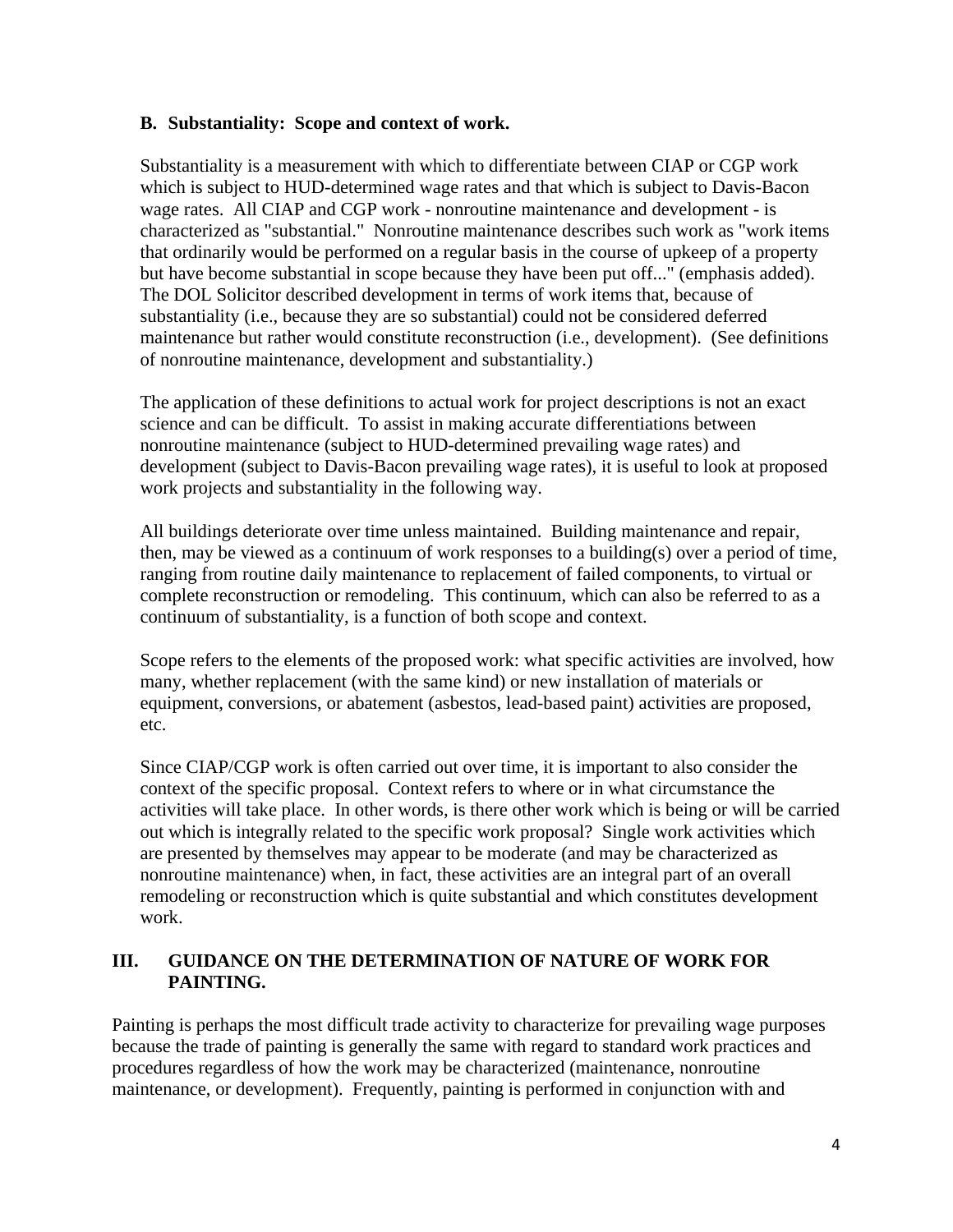incidental to other work where the painting component takes on the character (or nature) of the overall project. In such cases, it is usually not necessary to determine the character of the painting work apart from the other project components.

Painting (and related patching and finishing) may also stand alone as a work activity. For example, painting may be performed as a single activity at unit turnover, or as periodic or cyclical painting associated with planned routine maintenance and in these cases be assumed to be covered by HUD-determined wage rates. Many assume incorrectly, however, from a nature of work and prevailing wage point of view, that any repainting as opposed to new construction painting is a maintenance or nonroutine maintenance activity in all cases.

The U. S. Housing Act (a Davis-Bacon Related Act) requires the application of Davis-Bacon wage rates to "development" work. The Davis-Bacon Act, while having direct application only to contracts involving the Federal government, specifically includes "painting" in the scope of work covered by Davis-Bacon wage provisions. This explicit coverage of painting within the scope of the Davis-Bacon Act clearly must be considered in decisions involving the nature of painting work and the application of Davis-Bacon wage rates to such work under the U. S. Housing Act of 1937.

As a result of these factors, painting is not an activity that can be easily viewed along the continuum of substantiality. To assist in making accurate differentiations between painting work which is maintenance, nonroutine maintenance or development for prevailing wage determination purposes, the following guidance shall be used:

- **Maintenance:** Painting work shall be characterized as maintenance (and subject to HUD-determined maintenance wage rates) where such painting is carried out as part of normal maintenance operations. Such work activities may range from simple touch-up in common areas and dwelling units to complete repainting of dwelling units at turnover. "Cycle" painting may similarly be characterized as maintenance where such painting is undertaken in an on-going, routine scheduled activity.
- **Nonroutine maintenance:** Painting work shall be characterized as nonroutine maintenance (and subject to HUD-determined prevailing wage rates for nonroutine maintenance) where such work involves "cycle" painting which has not been carried out on an on-going basis and has become substantial in scope (see definition of nonroutine maintenance, 24 CFR 968.203) provided that entire or nearly entire exteriors and/or interiors are not involved (see development, below). Additionally, painting work which is incidental to nonroutine maintenance shall be similarly characterized.
- **Development:** Painting work shall be characterized as development (and subject to Davis-Bacon wage rates) where such work is performed in conjunction with reconstruction or virtual reconstruction, remodeling or repair (where "repair" is not a nonroutine maintenance activity), or where associated with asbestos or lead-based paint abatement activity. Painting work or contracts where entire or a substantial portion of building exteriors are involved, and/or where entire or a substantial portion of interiors